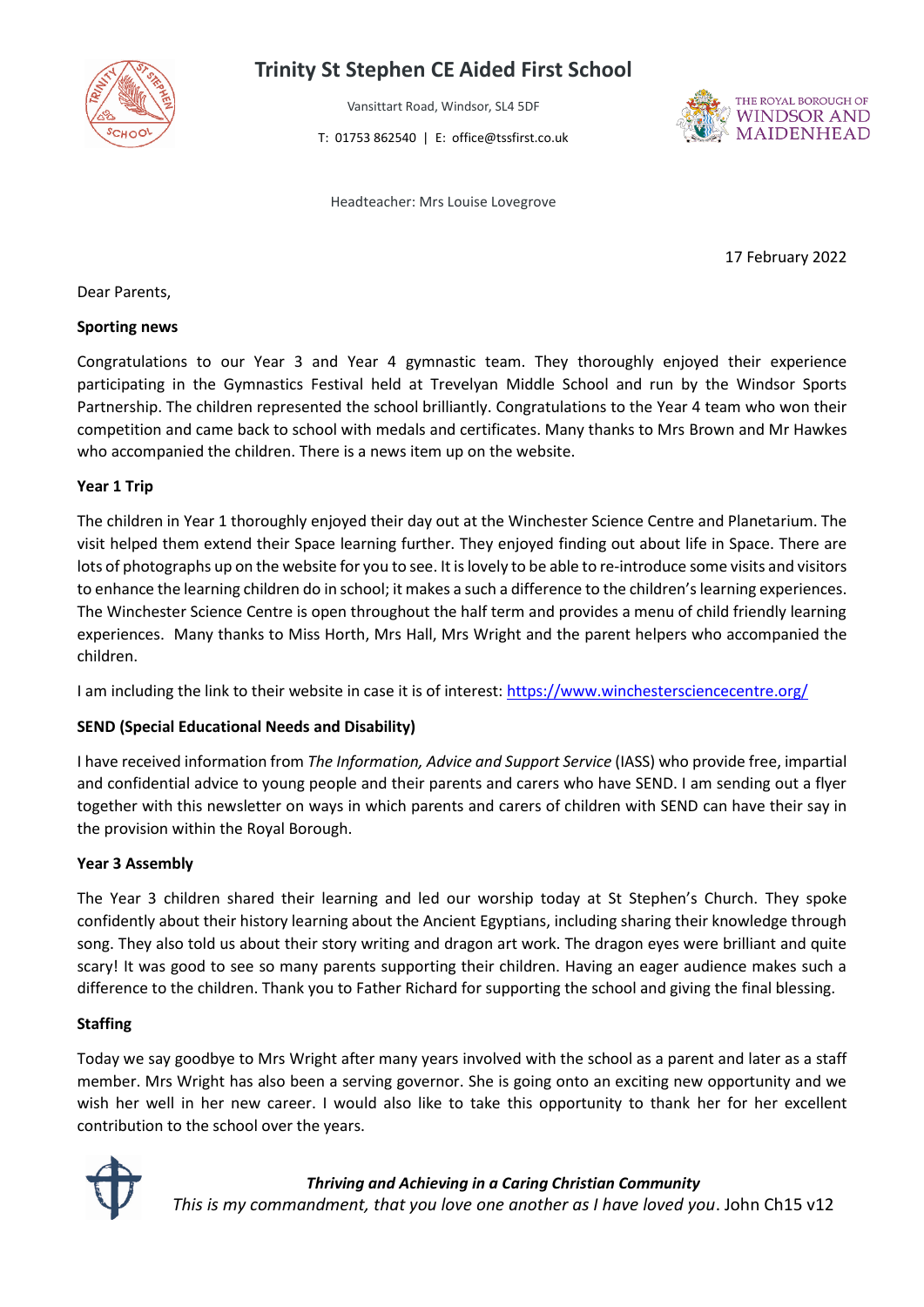

# **Trinity St Stephen CE Aided First School**

Vansittart Road, Windsor, SL4 5DF T: 01753 862540 | E: office@tssfirst.co.uk



Headteacher: Mrs Louise Lovegrove

### **Reception Outdoor Area**

I am pleased to say that the old fence separating the car park at the front of the school and the Reception outdoor area has been replaced with a smart new one set further back to allow more outdoor learning space for our youngest children. Next week we will have the play specialist company onsite most of the week removing the decking area and preparing the outdoor surface ready for a combination of artificial grass and colourful rubber-based surface. It is hoped that most of the noisy demolition work will take place over half term but we will continue to have the team here during the first week of the new half term. This is an exciting time in the life of the school. Thank you to the parents who supported the movement of several bulky and very heavy items yesterday in preparation for the work. Thank you also to all of those who have supported many TSSSA events which have raised valuable funds for this project, including the Cake Sale this evening. This is phase one of the project and we will be continuing to fund resources and storage for the area throughout the rest of the year.

### **World Book Day**

Trinity St Stephens is excited to be celebrating World Book Day on Thursday 10 March. All the children will be reading a story by Simon Philip called 'You must bring a hat!' They will be completing lots of fun activities centred on this story throughout the day. We are asking all children to come to school on this day in a homemade or embellished hat that links to a book of their choice. We will be holding a hat parade and there will prizes for each year group to celebrate the most inventive and imaginative hats. We can't wait to see them!

#### **Parents' Evenings**

The sign-up sheets have been available before and after school this week. If you have not already signed up the sheets will be available on the outdoor stage on the playground at the end of the day. This is an important opportunity to come and see your child's learning and talk to the class teacher about next steps. We have all been missing this aspect of school life, please don't miss out.

I am attaching the risk assessment for this event to this newsletter. It is important that you read the guidance for attendance as the evenings will run slightly differently to previous parent teacher meetings.

In summary the guidance states:

- Please wear masks and sanitise your hands on arrival in school. A code will be sent out so that you can let yourself in through the school front door.
- If you would like the opportunity to see your child's books please arrive approximately 15 minutes before your appointment to see their work in the classrooms. Once in the hall you will be directed out of the school via the hall door and leave the premises via the Oxford Road Gate.
- If you have more than one child in the school please arrange to attend appointments on different evenings or see all the books before arriving in the hall.
- Please be punctual. Parents arriving early or late may not be seen.



## *Thriving and Achieving in a Caring Christian Community*

*This is my commandment, that you love one another as I have loved you*. John Ch15 v12